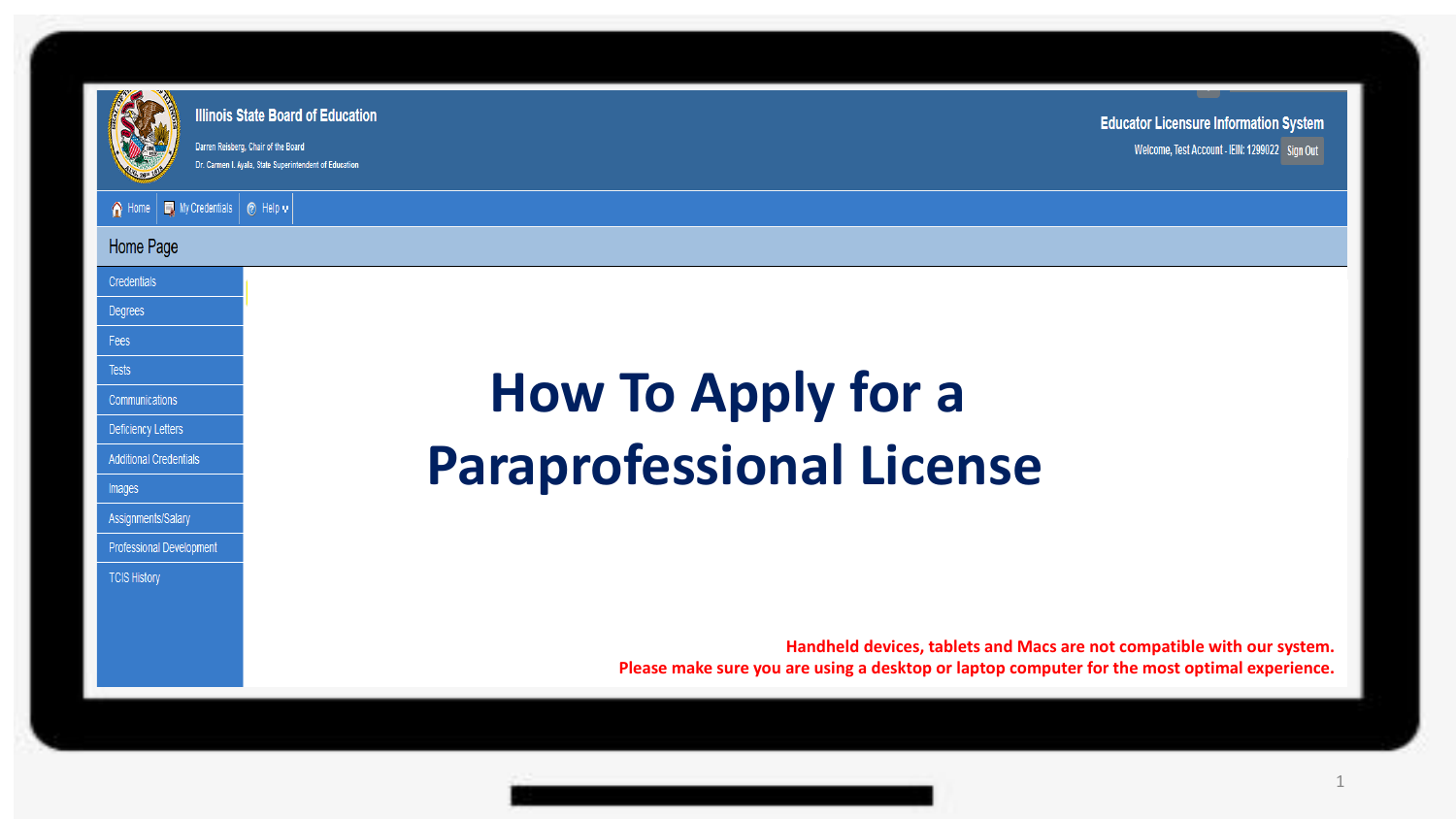

Darren Reisberg, Chair of the Board Dr. Carmen I. Ayala, State Superintendent of Education **Educator Licensure Information Systen** Welcome, Test Account - IEIN: 1299022 Sign Out

A Home | My Credentials | @ Help v |

## Home Page

| Credentials                   | Test Account 1299022 ▼ |                                                       |                      |
|-------------------------------|------------------------|-------------------------------------------------------|----------------------|
| Degrees                       |                        |                                                       |                      |
| Fees                          |                        |                                                       |                      |
| <b>Tests</b>                  |                        | C Action Center                                       |                      |
| Communications                |                        |                                                       |                      |
| Deficiency Letters            |                        | New Documents on File                                 | $\overline{0}$       |
| <b>Additional Credentials</b> |                        | Notifications                                         | $\Omega$             |
|                               |                        | <b>Deficiencies</b><br>Registrations                  | $\Omega$<br>$\Omega$ |
| Images                        |                        | Renewals                                              | $\Omega$             |
| Assignments/Salary            |                        | Reinstatements                                        | $\overline{0}$       |
| Professional Development      |                        |                                                       |                      |
| <b>TCIS History</b>           |                        |                                                       |                      |
|                               |                        | Apply for a Credential                                |                      |
|                               |                        |                                                       |                      |
|                               |                        | Register in an Additional Region                      |                      |
|                               |                        |                                                       |                      |
|                               |                        |                                                       |                      |
|                               |                        |                                                       |                      |
|                               |                        |                                                       |                      |
|                               |                        |                                                       |                      |
|                               |                        | Click on "Apply for a Credential" on your "Home" tab. |                      |
|                               |                        |                                                       |                      |
|                               |                        |                                                       |                      |
|                               |                        |                                                       |                      |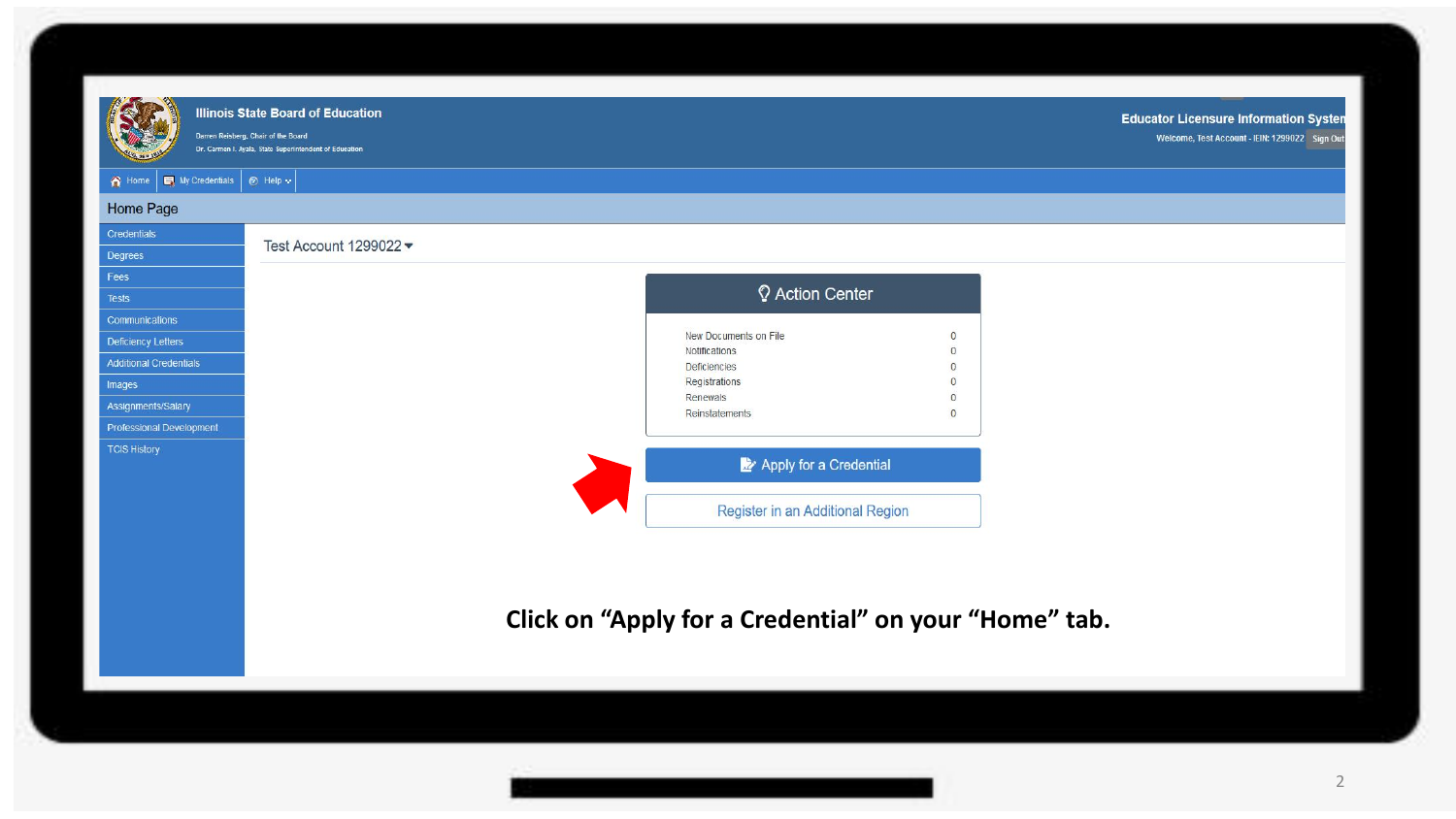

.<br>Darren Reisberg, Chair of the Board .<br>Dr. Carmen I. Ayala, State Superintendent of Education

#### A Home | My Credentials | @ Help ~



# **Select "Paraprofessional License (Teacher's Aide)".**

**Educator Licensure Information System** 

Welcome, Test Account - IEIN: 1299022 Sign Out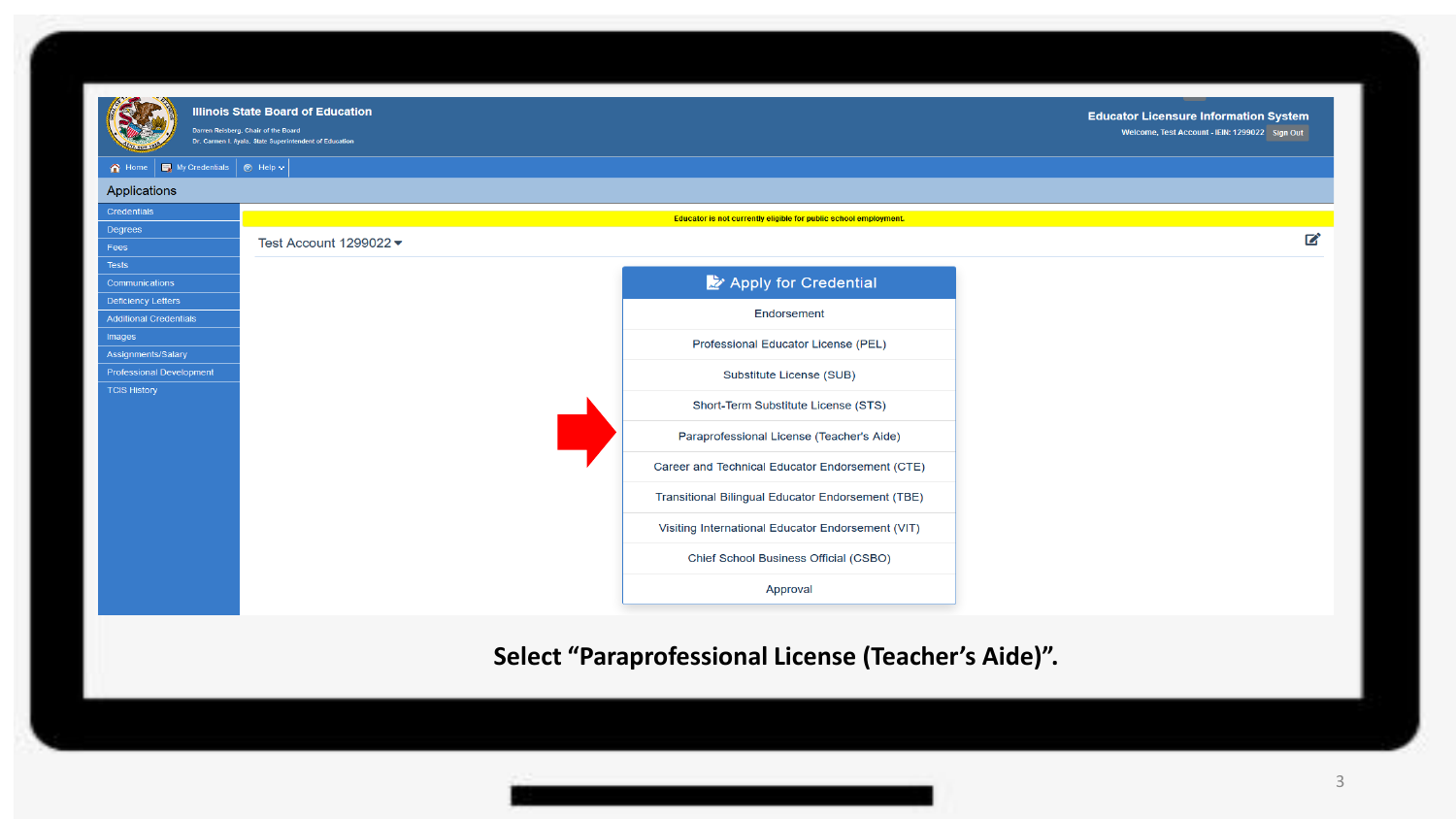

ren Reisberg, Chair of the Board .<br>Dr. Carmon I. Austa - State Superintendent of Educati

My Credentials | @ Help ~

#### **Educator Licensure Information System**

Welcome, Test Account - IEIN: 1299022 Sign Out

**Paraprofessional Application Legal Questions** Qualifications **Submit Payment** Please answer the following required questions of the Criminal History Disclosure Statement. Has your license or certificate (teaching, administrative, school support, etc.) ever been formally denied, suspended, or revoked in Illinois or any **Excess**  $N<sub>0</sub>$ other state? Have you ever been convicted of a felony in Illinois or any other state, or are you subject to pending criminal charges for a felony in Illinois or **The Yes**  $N<sub>0</sub>$ any other state? (You are not obligated to disclose sealed and expunged records of a conviction or an arrest. If unsure, you may seek legal counsel or contact ISBE for further information. Failure to accurately disclose this information may result in application denial or licensure sanction.) Have you ever been convicted of any sex, narcotic, or drug offense in Illinois or any other state, or are you subject to pending criminal charges **Second** Yes No. for any sex, narcotics, or drug offense (whether felony or misdemeanor) in Illinois or any other state? (You are not obligated to disclose sealed and expunged records of a conviction or an arrest. If unsure, you may seek legal counsel or contact ISBE for further information. Failure to accurately disclose this information may result in application denial or licensure sanction.) Have you failed to (a)file an Illinois tax return, (b)pay the interest, penalty, or tax shown on an Illinois filed return, or (c)pay any final assessment  $V_{P5}$  $N<sub>0</sub>$ of interest, penalty, or tax as required by law and administered by the Illinois Department of Revenue which was not subsequently resolved to the Department's satisfaction? **The Yes**  $N<sub>0</sub>$ Have you ever been indicated as a perpetrator of child abuse or neglect by a state agency responsible for child welfare? (Note: You must answer "Yes" to this question even if the report was removed from the State Central register due to expiration of the retention period, but you may answer "No" to this auestion if the findina was reversed on appeal.) **Nes** No. Are you currently more than 30 days delinquent in complying with a child support order? No, I am not more than 30 days delinquent in complying with a child support order. I certify under penalty of perjury that this information is true and correct. I understand that failure to respond to this question may result in disciplinary action and that making a false statement with regard to this question may subject me to disciplinary action and contempt of court. Yes, I am currently more than 30 days delinquent in complying with a child support order. I certify, under penalty of loss of my right to teach or work in the schools of Illinois, the answers to these questions are true and correct in every respect. Cancel Next

**Answer each of the background questions as they apply to you. The last question must be answered "Yes" as this verifies you have answered the background questions truthfully. When finished, click "Next."**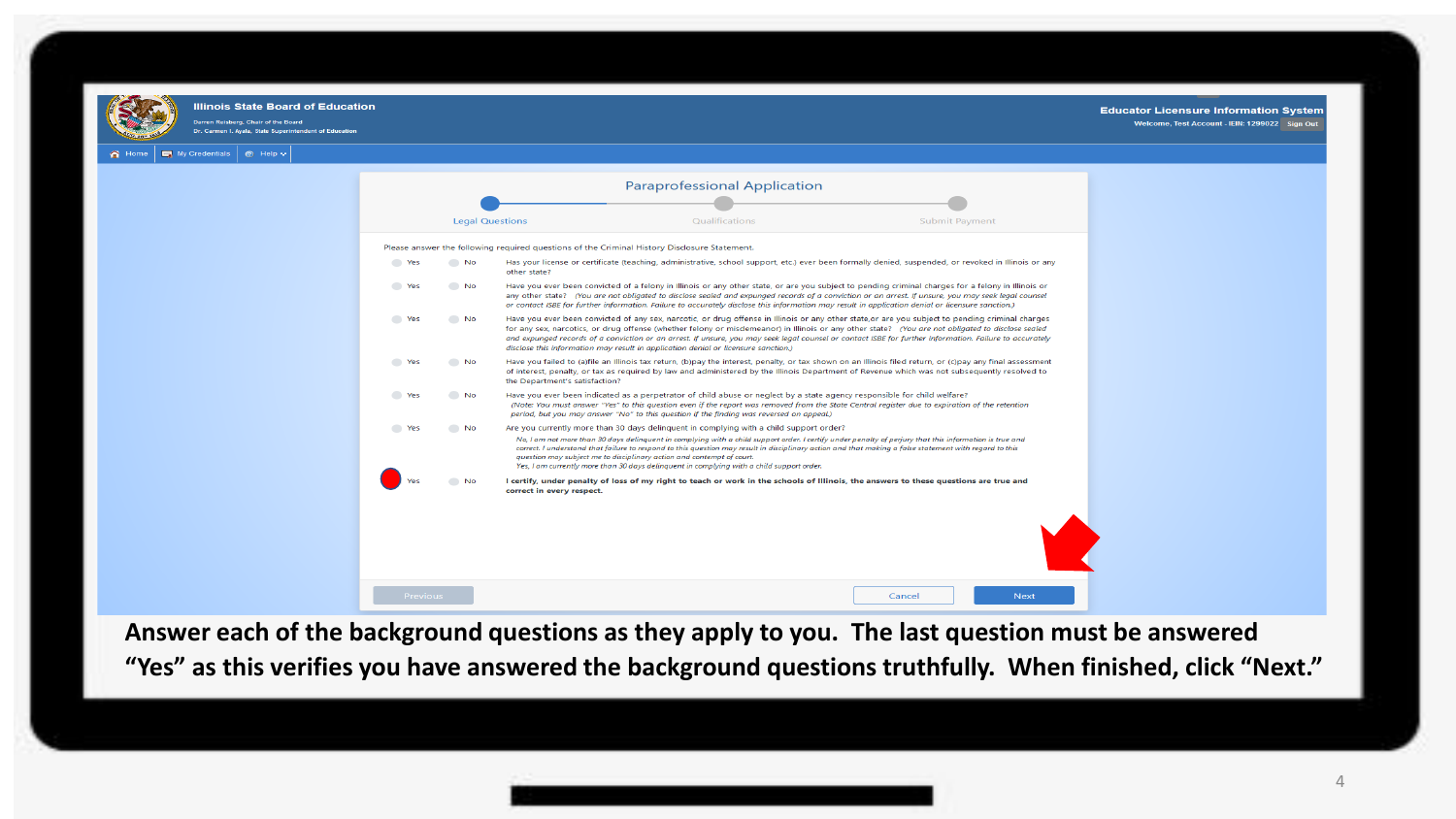

)<br>arren Reisberg, Chair of the Board

**Educator Licensure Information Syster** Welcome, Test Account - IEIN: 1299022 Sign Ou

Home My Credentials | @ Help w



**Answer each of the qualification questions as they apply to you and click "Next".**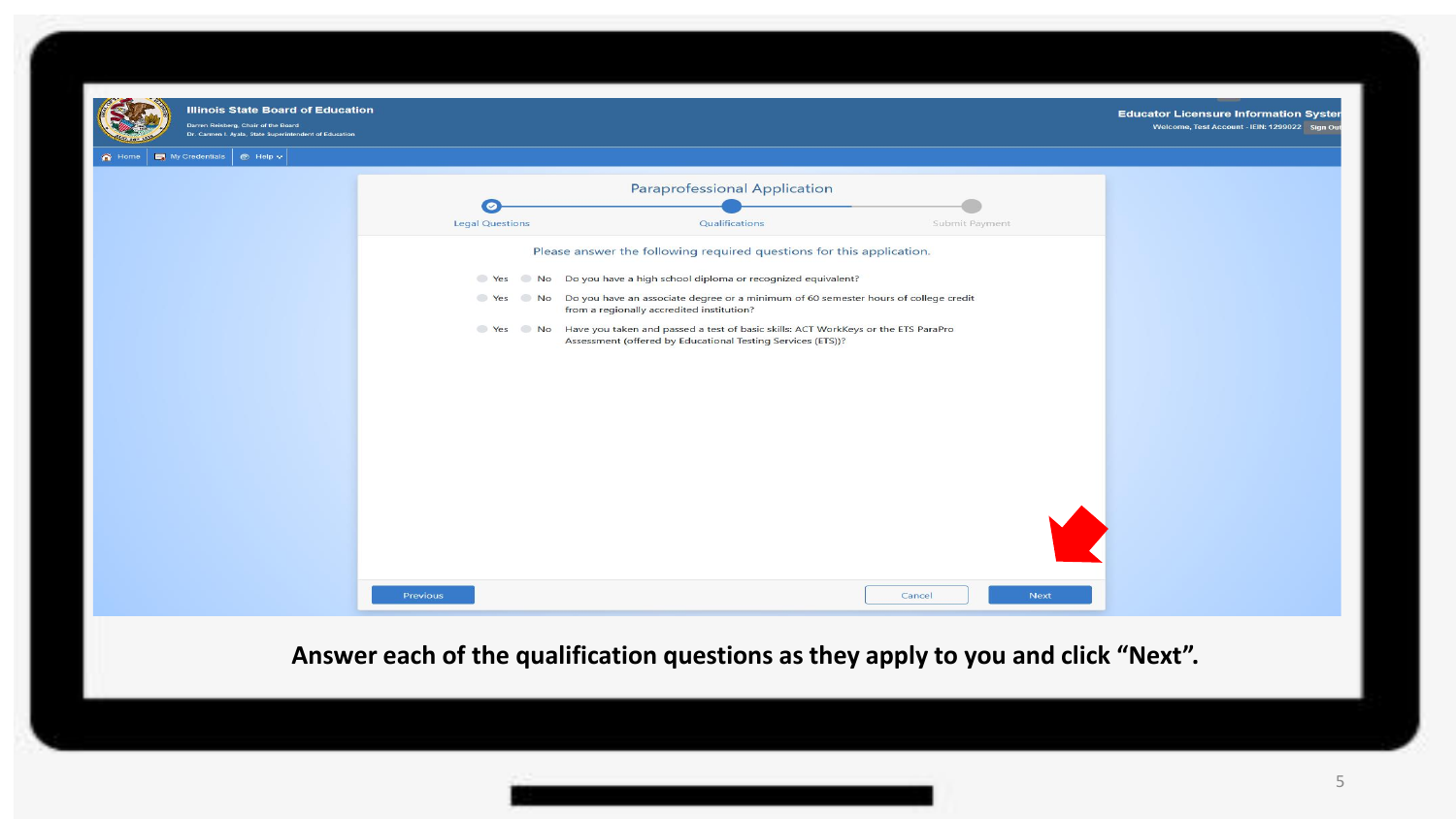| Darren Reisberg, Chair of the Board<br>Dr. Carmen I. Ayala, State Superintendent of Education |                                                                                                              |                                     |                                      |                                     |                | Welcome, Test Account - IEIN: 1299022 Sign Out |
|-----------------------------------------------------------------------------------------------|--------------------------------------------------------------------------------------------------------------|-------------------------------------|--------------------------------------|-------------------------------------|----------------|------------------------------------------------|
| My Credentials   @ Help ~                                                                     |                                                                                                              |                                     |                                      |                                     |                |                                                |
|                                                                                               |                                                                                                              |                                     |                                      | Paraprofessional Application        |                |                                                |
|                                                                                               |                                                                                                              | $\circ$<br><b>Legal Questions</b>   | $\bullet$<br>Qualifications          | Transcripts                         | Submit Payment |                                                |
|                                                                                               |                                                                                                              |                                     |                                      |                                     |                |                                                |
|                                                                                               |                                                                                                              |                                     |                                      | <b>Enter Transcript Information</b> |                |                                                |
|                                                                                               |                                                                                                              | Illinois State University, Illinois |                                      |                                     | On Record      |                                                |
|                                                                                               |                                                                                                              |                                     | cartland Community College, Illinois |                                     | On Record      |                                                |
|                                                                                               |                                                                                                              |                                     |                                      |                                     |                |                                                |
|                                                                                               |                                                                                                              |                                     |                                      |                                     |                |                                                |
|                                                                                               |                                                                                                              |                                     |                                      |                                     |                |                                                |
|                                                                                               |                                                                                                              |                                     |                                      |                                     |                |                                                |
| sending official transcripts.                                                                 | Please select the country, state, name and degree (if applicable) for the institution from which you will be |                                     |                                      |                                     |                |                                                |
|                                                                                               | $\div$<br>State Illinois                                                                                     | $\div$                              |                                      |                                     |                |                                                |
| Country United States<br>Institution Other                                                    | $\div$<br>Institution Name                                                                                   |                                     |                                      |                                     |                |                                                |
| Degree Bachelors                                                                              |                                                                                                              | $\div$                              |                                      |                                     |                |                                                |
| <b>Enter Transcript Information</b>                                                           |                                                                                                              | $+$ Add                             |                                      |                                     |                |                                                |

**If you have transcripts already on file, they will be listed on this page. You can click "Next" at this point. However, if you do not have any transcripts on file, you will need to add the transcript information on this screen. Click on "Enter Transcript Information" and enter your institution's information then click "Add". Click "Next" when finished.**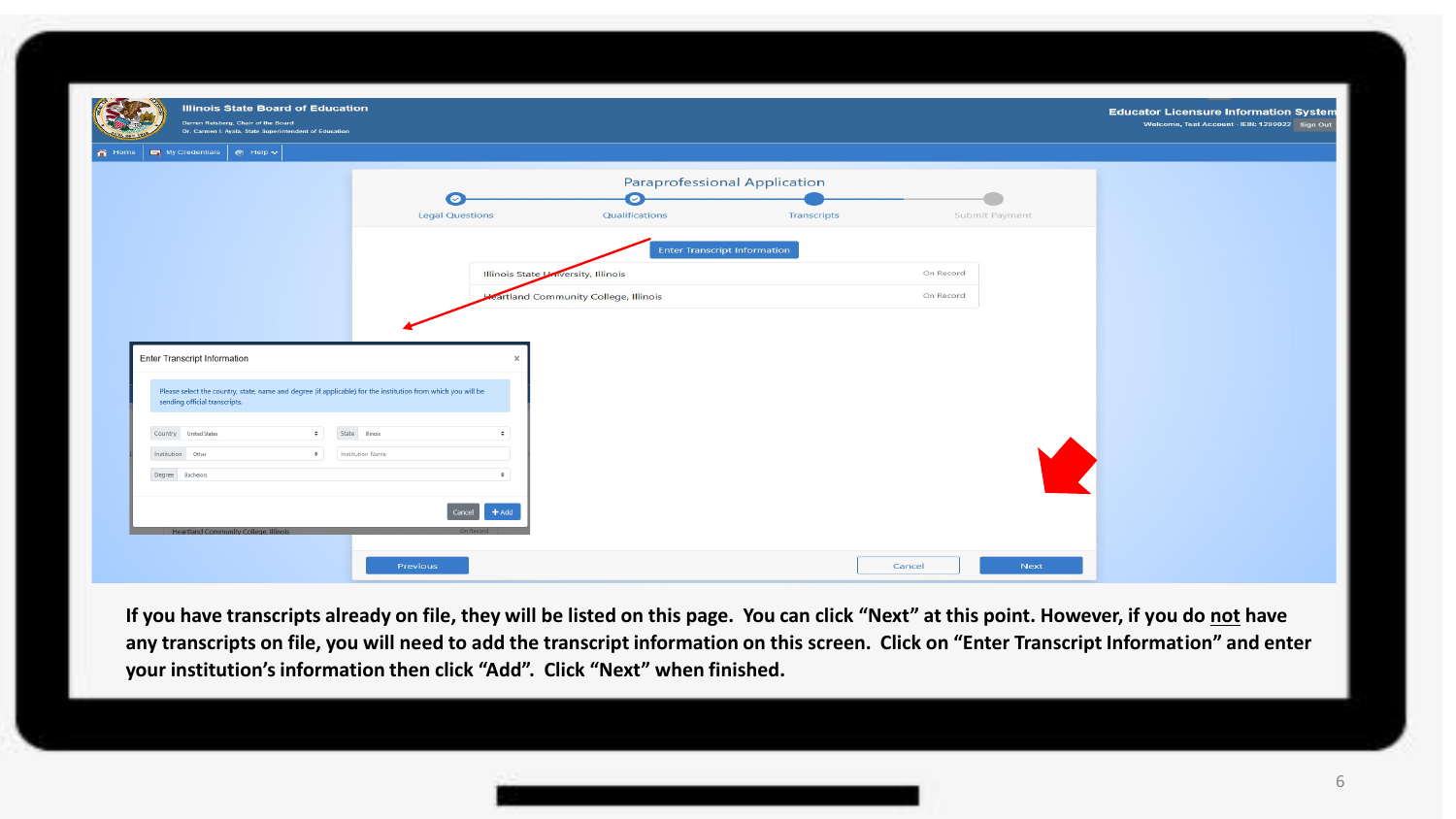

**Click "Submit Payment" after you review the information on this screen. You will enter your debit, credit, or prepaid card information on the next screen.**